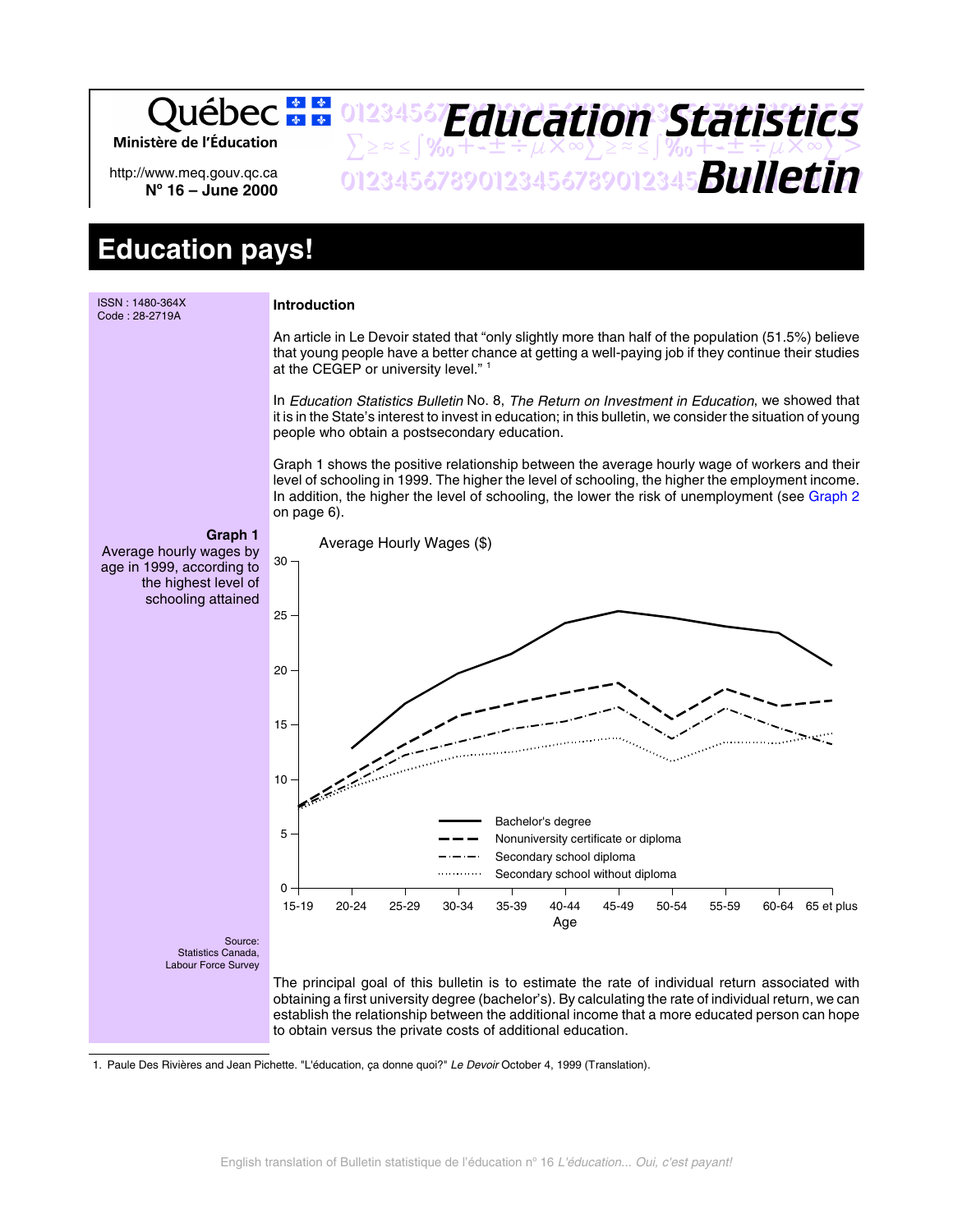#### **Additional Income**

To get a better idea of the additional income that may be gained as a result of further education, it is possible to calculate the total income obtained by a given person who during his or her active life (from 15 to 64) obtained an income stream identical to that observed in the 1996 Census data (total income by age). Comparisons are made according to the person's level of schooling and gender (Table 1).

| Table 1<br>Total income according to<br>level of schooling and<br>gender $(\$)$ | Highest level of schooling                               | Men       | Women     | Total     |
|---------------------------------------------------------------------------------|----------------------------------------------------------|-----------|-----------|-----------|
|                                                                                 | Grade $9 - 11$ with no Secondary<br>School Diploma (SSD) | 1,153,627 | 654.738   | 952.680   |
|                                                                                 | Secondary education with SSD                             | 1.294.291 | 807.704   | 1.054.106 |
| Source:<br>Statistics Canada, 1996<br>Census (income data from<br>1995)         | College education with diploma (DEC)                     | 1,451,764 | 943.298   | 1.222,999 |
|                                                                                 | University education with bachelor's<br>degree           | 2.191.998 | 1.378.904 | 1,871,233 |
|                                                                                 |                                                          |           |           |           |

A strong positive relationship exists between the total calculated income and the level of schooling. However, it is the bachelor's degree that results in the greatest increase in calculated income. Thus, the total calculated income of a man with a bachelor's degree is \$2.2 million, which is \$900 000 more than that of a man with only a Secondary School Diploma. In the case of a woman, the income increase is approximately \$600 000.

Naturally, the basic income data used to calculate the rate of individual return must be adjusted for certain factors. Given the numerous hypotheses that must be made, we have adopted a conservative approach (choosing the hypotheses conservatively means that, to a certain degree, we have favoured the less "generous" hypotheses in the benefit calculations and the more "restrictive" in the cost calculations). Some of the data and hypotheses used to calculate the rate of individual return were also used to calculate the rate of fiscal return.<sup>1</sup>

We have thus adjusted the income data obtained from the census to account for the expected growth in the economy. Because census data are "static" (like a photograph taken at a specific moment in time), they have to be adjusted to allow for future increases in the real productivity of the economy. For the purpose of calculating the financial benefits of education, we have assumed a rate of increase in real income of 1% per year.

The basic data must also be adjusted to account for the possibility of premature death for the categories of people considered. We must consider this factor because the income of more educated people increases with age and because their expected income streams evolve differently over time.

The data were further adjusted to account for factors other than education that could explain why more highly educated individuals generally have higher incomes. This phenomenon could be due to the differences in the natural abilities of the given individuals considered as well as the socioeconomic background from which they come. It is thus generally accepted that an individual with stronger scholastic aptitudes will generally have a better chance of earning a higher salary than a less capable individual, even if both have attained the same level of schooling. To account for factors not related to education, we supposed that only 75% of the differences in the calculated incomes can be attributed to additional education.

See the Education Statistics Bulletin published by the Direction des statistiques et des études quantitatives of the Ministère de l'Éducation du Québec: Marius Demers. The Return on Investment in Education, No. 8 (Québec: Ministère de l'Éducation du Québec, November 1998). For more information on the methods used to calculate the rates of return, see: Marius Demers. La rentabilité du diplôme, Direction des études économiques et démographiques (Québec: Ministère de l'Éducation du Québec, October 1991).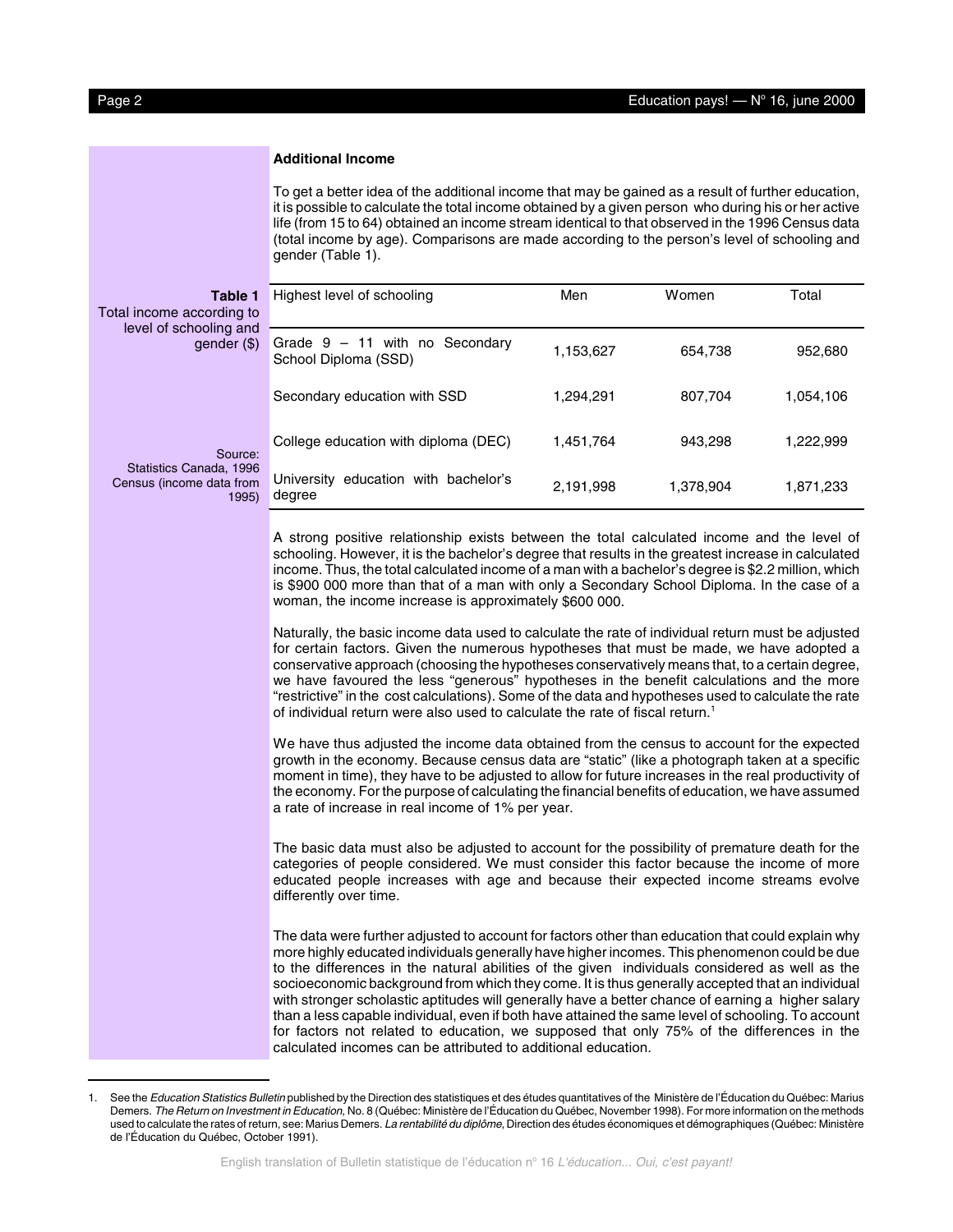Furthermore, the income used to calculate the rate of individual return is net income. We therefore subtracted the amount of taxes and income taxes paid by the individuals from their gross income amounts. To estimate the total amount of taxes and income taxes that a given individual must pay, we had to estimate the average tax rates for each of the different income brackets. These rates account for income tax, social insurance taxes, property taxes, corporate taxes as well as various taxes on goods. $1$ Once the age-net income relationship was defined for the given individuals with different levels of schooling, we could determine the amount of additional income gained by the more educated individuals and compare these amounts to the private costs of higher education. For the purpose of calculating the rate of individual return, two types of individuals were considered: those with a Secondary School Diploma and those with a bachelor's degree. **The Private Costs of Education** The expenses paid by students (or their sponsors) include tuition and other fees required by educational institutions, additional school-related costs and loss of earnings. However, the value of grants and tax exemptions obtained by the students (or sponsors) must be subtracted from this amount. Tuition and other fees paid to the institutions include the sums paid by students for educational services, admission and registration fees, contributions made for various services offered by the institution and other related fees.<sup>2</sup> During their studies, the students will also face additional school-related costs. Here, we consider these costs versus what the individuals would have to spend if they were working. These expenses could be related to school supplies and books, housing, food, transportation and clothing. $^3$ However, the greatest expense that the students incur in obtaining additional education is the loss of earnings. When individuals who are able to work decide to pursue their studies, they must accept a reduction in their present income in the hope that increased earning power in the future will compensate for the present loss. The loss of earnings is estimated based on the difference between the net income of workers with a Secondary School Diploma and the net income of students of the same age. The income earned by the students is that which they obtain from summer jobs or part-time jobs during the school year.<sup>4</sup> We must, however, take into account the direct financial assistance that the government grants to the students or their sponsors, which helps reduce the private cost of education. The financial assistance considered here includes student grants and tax exemptions.<sup>5</sup> The amount of financial assistance must, therefore, be subtracted from the total estimated cost. The following table presents a summary of the private cost of education for a given individual who holds a Secondary School Diploma and has decided to pursue studies in order to obtain a bachelor's degree. To determine the total private cost of education, we must first estimate the

<sup>1.</sup> Source: The Fraser Institute. Special compilation for the province of Québec (estimates for 1998).

<sup>2.</sup> Data on these expenditures are taken from the financial reports of the institutions (CEGEPs and universities).

<sup>3.</sup> Lemelin estimated that in 1994, the additional cost per student at university was \$1 200. This amount is one of the elements used in our estimate of the additional costs incurred as a result of pursuing higher education. Clément Lemelin. L'économiste et l'éducation (Sainte-Foy: Presses de l'Université du Québec, 1998) p. 571.

<sup>4.</sup> The basic data used in estimating the loss of earnings figures come from the 1996 Census. The hypotheses used in the calculations are the same as those described in La rentabilité du diplôme, op. cit., section 1.5.2.

<sup>5.</sup> The numbers used to calculated the average value of grants were furnished by Aide financière aux études of the Ministère de l'Éducation du Québec and the value of tax exemptions was determined based on estimates by Lemelin and Perrot: Clément Lemelin and Jean Perrot. "Les dépenses publiques pour l'enseignement universitaire et le taux de rendement fiscal : le cas du Québec," L'Actualité économique, Vol. 66, No. 2, June 1990, pp. 193-217. See also Lemelin's more recent study: L'économiste et l'éducation, 1998, p. 573.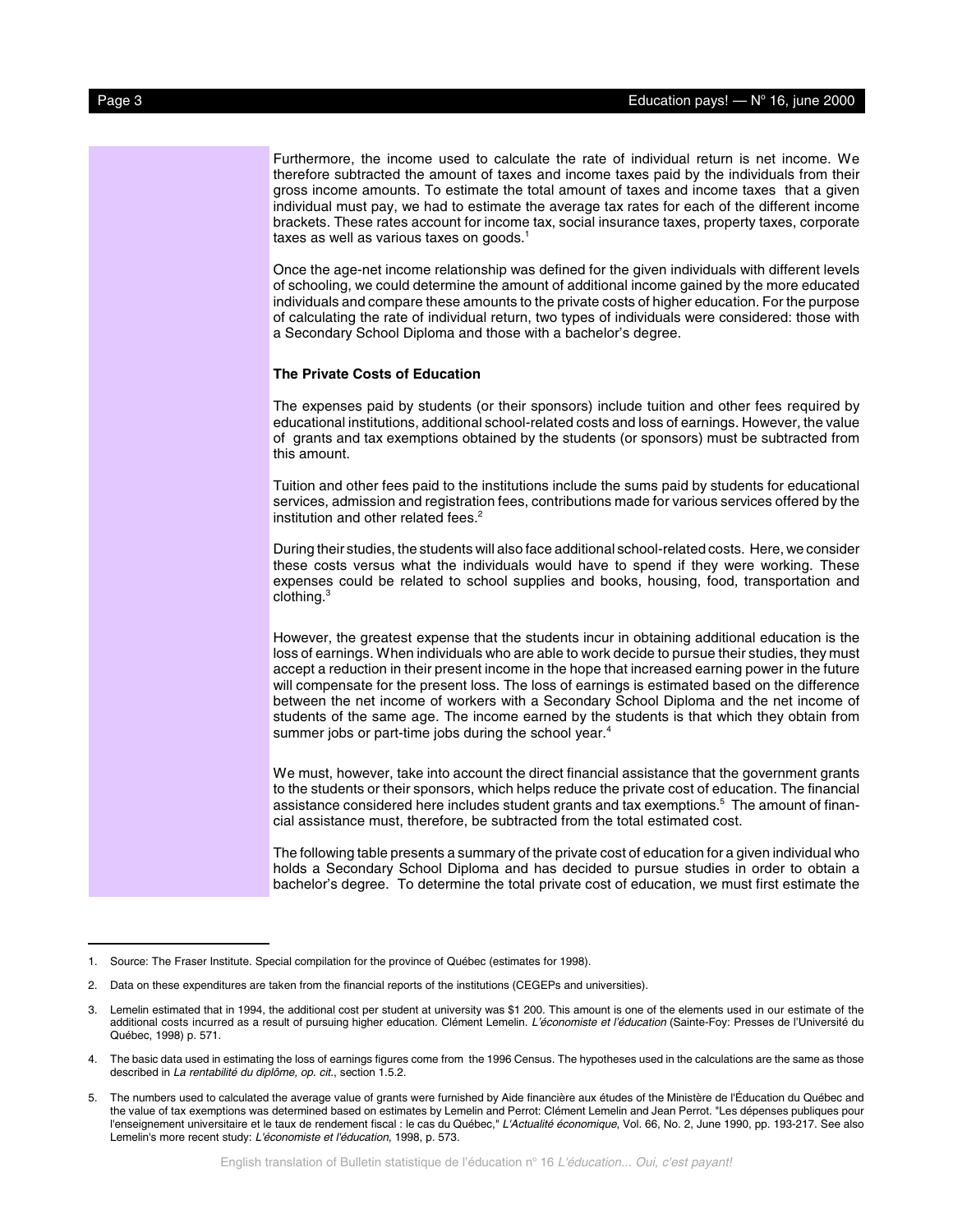expenditure per student in 1995 for each of the components of the costs considered at each level of schooling (pre-university college and university studies). Next, we multiply the amount of yearly expenses by the number of years necessary to complete the postsecondary studies program in question (the actual amount of time required is usually longer than the estimate<sup>1</sup>). Finally, we add up all the private costs of education for each element considered to obtain the total cost.

# **Table 2**

## Private education costs for students pursuing additional studies (\$)

| Tuition and other related fees | 7 142   |  |
|--------------------------------|---------|--|
| Aditional costs                | 5478    |  |
| Loss of earnings               | 23 538  |  |
| <b>Bursaries</b>               | $-3141$ |  |
| Tax exemptions                 | $-2880$ |  |
| Total                          | 30 138  |  |

### **Rate of Individual Return**

Once we have the sum of the additional income obtained by a more educated individual and the total private cost of education, we can determine the amount of individual profit.

One way to compare the benefits with the private costs is to determine the rate of internal return that renders the current value of the stream of additional income equal to the individual cost of education. We thus obtain the rate of individual profitability related to obtaining a bachelor's degree. Due to the calculation methods used in this study, the rate of individual profitability associated with obtaining a bachelor's degree is equivalent to a real interest rate obtained on an investment (nominal interest rate – inflation rate).

The following table presents the results obtained after calculating the rate of individual profitability for a given person with a Secondary School Diploma who pursues and obtains a bachelor's degree. For information purposes, the table also indicates the rate of fiscal return (profitability of public investment in education).

#### **Table 3** Rate of individual return

return (%)

and the rate of fiscal

|                           | 1986-1987 | 1990-1991 | 1995-1996 |
|---------------------------|-----------|-----------|-----------|
| Rate of individual return | n.a.      | 11.4      | 9.5       |
| Rate of fiscal return     | 11 2      | 8.1       | 9.7       |

n.a.: not available

The rate of individual return in 1995 is thus 9.5% and, as previously indicated, represents a real interest rate. If we assume a stable inflation rate of 3%, the rate of individual return corresponds to a nominal interest rate of 12.5%. In addition, the rate of fiscal return is basically at the same level as the rate of individual return in 1995.

Obtaining a bachelor's degree therefore proves profitable for both the State and the person who pursues the additional education.<sup>2</sup> The differences in income obtained by individuals with different levels of schooling are explained in part by the differences in their respective rates of unemployment. The relationship between unemployment and level of schooling will be presented in the following section. Furthermore, the evolution of the North American economy continues to favour more educated individuals, and the composition of the work force is shifting toward those with postsecondary or university degrees.<sup>3</sup>

1. See La rentabilité du diplôme, op. cit., pp. 27-29.

2. In Education Statistics Bulletin No. 8, we indicated that, in addition to increased tax revenues, other public benefits result from increased levels of schooling. Among these benefits, we observe that more highly educated individuals are less burdensome on society when it comes to certain public services. Individuals holding university degrees also benefit from these "other benefits." See the section on health and lifestyles.

3. See section 6.1 of the Education Indicators of the Ministère de l'Éducation du Québec: Employment Trends by Level of Instruction. This publication is available on the Web site of the Ministère de l'Éducation: http://www.meq.gouv.qc.ca/GR-PUB/m\_englis.htm.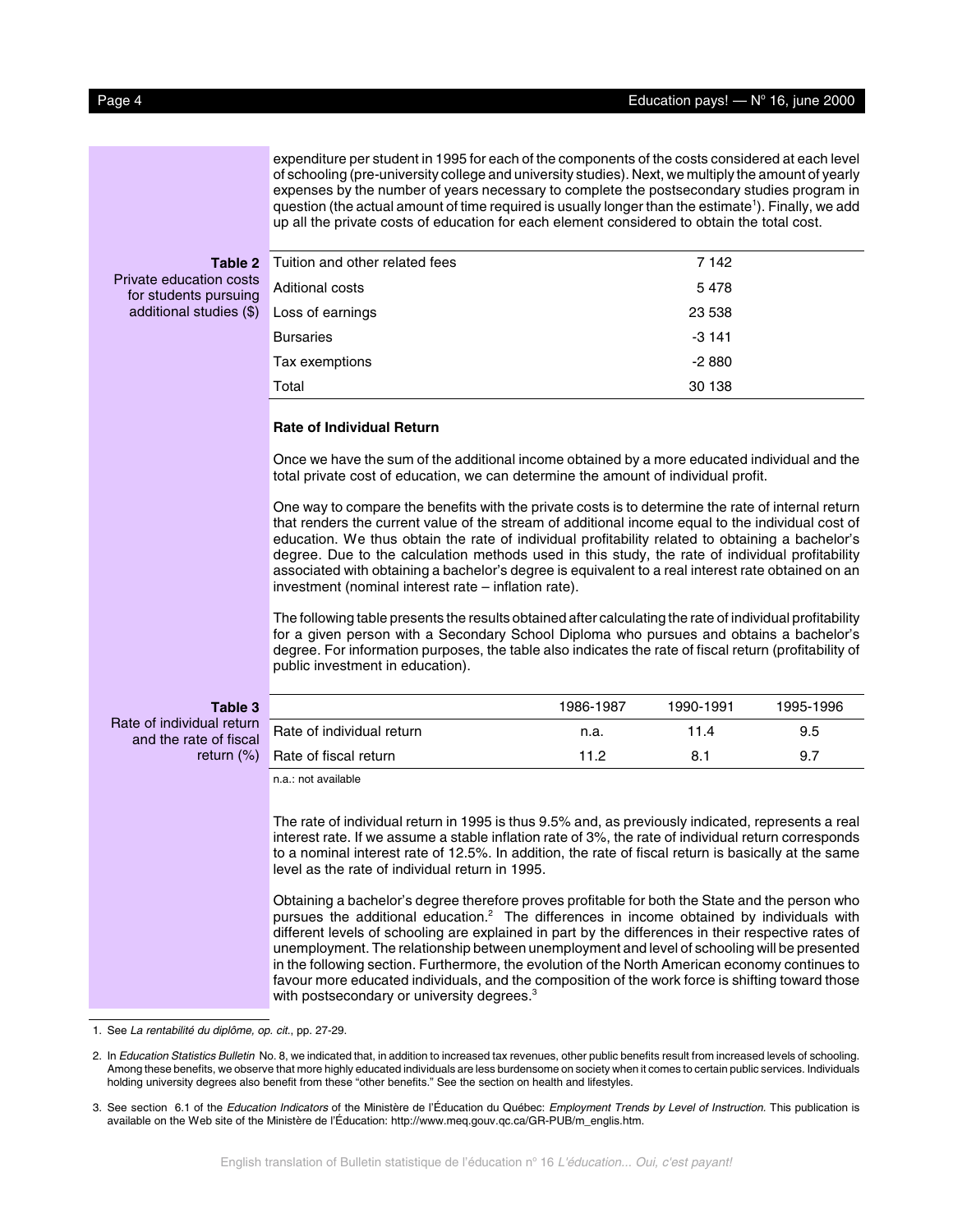|                                                         | The rate of individual return is an average rate of return linked to earning a bachelor's degree.<br>It therefore represents an average value for all programs offered in Québec universities. Clearly,<br>if the calculations had been done according to field of study, the rates would differ from one<br>program to another. <sup>1</sup> It is also possible that the rates of return associated with certain vocational<br>or technical college programs could be higher than those of certain university programs. |      |       |       |  |
|---------------------------------------------------------|---------------------------------------------------------------------------------------------------------------------------------------------------------------------------------------------------------------------------------------------------------------------------------------------------------------------------------------------------------------------------------------------------------------------------------------------------------------------------------------------------------------------------|------|-------|-------|--|
|                                                         | The field of study is therefore a key variable. Readers wishing to learn more about the<br>employment situation for new graduates may refer to the Relance studies, which were carried out<br>at the secondary school, college and university levels. <sup>2</sup> These studies provide information on<br>new graduates by field of study, with respect to unemployment rates, salaries and characteristics<br>of jobs obtained.                                                                                         |      |       |       |  |
|                                                         | Unemployment Rates and Levels of Schooling                                                                                                                                                                                                                                                                                                                                                                                                                                                                                |      |       |       |  |
|                                                         | There is a strong correlation between unemployment rates and education. The higher a person's<br>level of schooling, the less likely he or she is to be unemployed. Table 4 provides average<br>Québec unemployment rates for 1999, according to gender and the highest level of schooling<br>attained. The data comes from the Labour Force Survey. <sup>3</sup>                                                                                                                                                         |      |       |       |  |
|                                                         | There is a particularly high unemployment rate among individuals who have never finished<br>secondary school. The unemployment rate among those with a Secondary School Diploma is<br>considerably lower, falling to 9.6% in 1999.                                                                                                                                                                                                                                                                                        |      |       |       |  |
|                                                         | Of course, the lowest unemployment rates are observed among graduates of postsecondary<br>education programs. In 1999, the average unemployment rate among college graduates was<br>7.2%; among holders of bachelor's degrees, it was 5.6%, while for holders of master's degrees<br>or doctorates, the rate fell to 4.8%.                                                                                                                                                                                                |      |       |       |  |
|                                                         | Note that the unemployment rates among men and women with the same level of schooling are<br>relatively similar and that, in general, the unemployment rate among women (8.8%) is lower than<br>among men (9.7%). This lower rate among women does not, however, signify that they have<br>better jobs. Women are more likely to have unstable jobs, and they are underrepresented in<br>numerous professional fields. <sup>4</sup>                                                                                       |      |       |       |  |
|                                                         | <b>Table 4</b> Highest level of schooling attained                                                                                                                                                                                                                                                                                                                                                                                                                                                                        | Men  | Women | Total |  |
| Unemployment rates (%) in<br>1999, according to highest | Less than Grade 9                                                                                                                                                                                                                                                                                                                                                                                                                                                                                                         | 16.5 | 15.3  | 16.0  |  |
|                                                         | level of schooling attained Grade 9 to 11 without a Secondary School Diploma                                                                                                                                                                                                                                                                                                                                                                                                                                              | 14.4 | 15.3  | 14.8  |  |
|                                                         | Secondary School Diploma                                                                                                                                                                                                                                                                                                                                                                                                                                                                                                  | 10.2 | 8.9   | 9.6   |  |
|                                                         | College education without diploma                                                                                                                                                                                                                                                                                                                                                                                                                                                                                         | 11.4 | 12.7  | 12.0  |  |
|                                                         | College education with diploma (DEC)                                                                                                                                                                                                                                                                                                                                                                                                                                                                                      | 7.3  | 7.0   | 7.2   |  |
|                                                         | University education with bachelor's degree                                                                                                                                                                                                                                                                                                                                                                                                                                                                               | 6.2  | 4.9   | 5.6   |  |
| Source:                                                 | University education with graduate or postgraduate degree                                                                                                                                                                                                                                                                                                                                                                                                                                                                 | 4.5  | 5.2   | 4.8   |  |
| Statistics Canada,<br>Labour Force Survey Average       |                                                                                                                                                                                                                                                                                                                                                                                                                                                                                                                           | 9.7  | 8.8   | 9.3   |  |
|                                                         |                                                                                                                                                                                                                                                                                                                                                                                                                                                                                                                           |      |       |       |  |

These unemployment rates cover the total active population between 15 and 64 years of age. However, as expected, unemployment rates vary considerably when data from different age

1. See: David A. A. Stager. Returns to Investment in Ontario University Education, 1960-1990, and Implications for Tuition Fee Policy (Council of Ontario Universities, 1994).

2. The data are available on the Web site of the Ministère de l'Éducation du Québec[: http://www.meq.gouv.qc.ca/GR-PUB/m\\_englis.htm.](http://www.meq.gouv.qc.ca/GR-PUB/m_englis.htm)

3. Special compilation of Statistics Canada.

4. Among other documents, see: Le travail des Québécoises. État de la situation à l'aube du deuxième millénaire, Comité aviseur-femmes en matière de développement de la main-d'oeuvre (February 1997).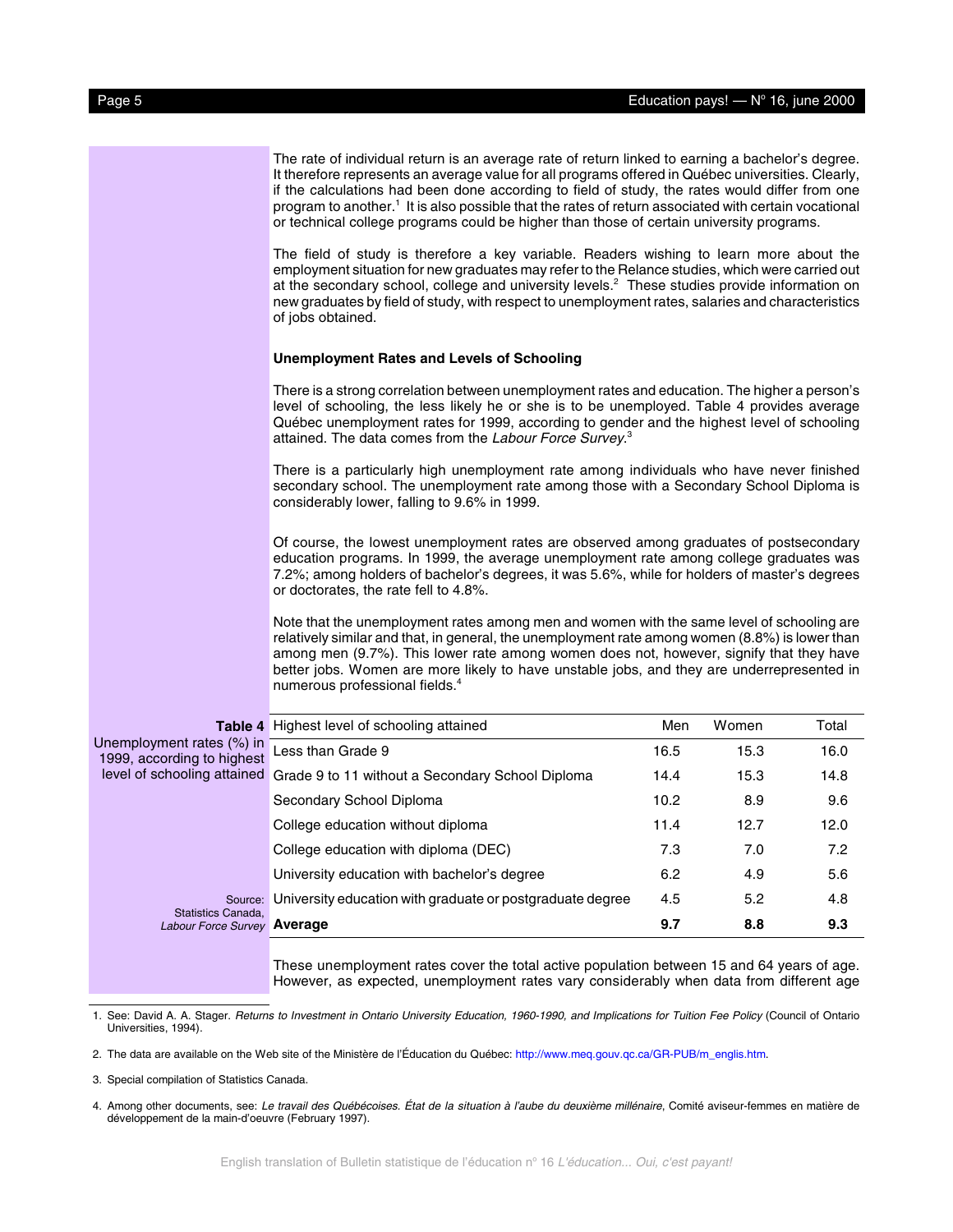#### <span id="page-5-0"></span>Page 6 Education pays! — No 16, june 2000

groups are compared. Graph 2 illustrates the relationship between the average unemployment rates per age group and the highest level of schooling attained.

The graph shows that the relationship between unemployment rates and level of schooling is consistent in every age group and overall: the higher a person's level of schooling, the less likely he or she is to be unemployed.

It should also be pointed out that the higher a person's level of schooling, the easier it is to get a job that is both interesting and stable. University graduates also have the advantage of obtaining jobs that offer greater independence and more possibilities for advancement.<sup>1</sup>



When we compare the additional income resulting from having a bachelor's degree with the cost of obtaining this level of schooling, we see that it is very profitable for a person to obtain this degree. However, the calculated rates of individual return are only average rates and, as indicated above, they can vary considerably based on the chosen field of study.

The rate of fiscal return is also high and, therefore, the State also profits from the greater income earned by individuals with a bachelor's degree versus the lower income earned by those with only a Secondary School Diploma.

These data show that individuals who earn a bachelor's degree not only profit from their personal investment, but also reimburse society for the resulting increased public expenditures in education.

So, yes, it pays to pursue higher education—but is it available to everyone? Here we question the accessibility of university education and the redistributional effect of public financing for education.

<sup>1.</sup> See: George Butlin and Jillian Oderkirk. "Educational attainment—A key to autonomy and authority in the workplace," Education Quarterly Review, Statistics Canada, Vol. 4, No. 1, 1997.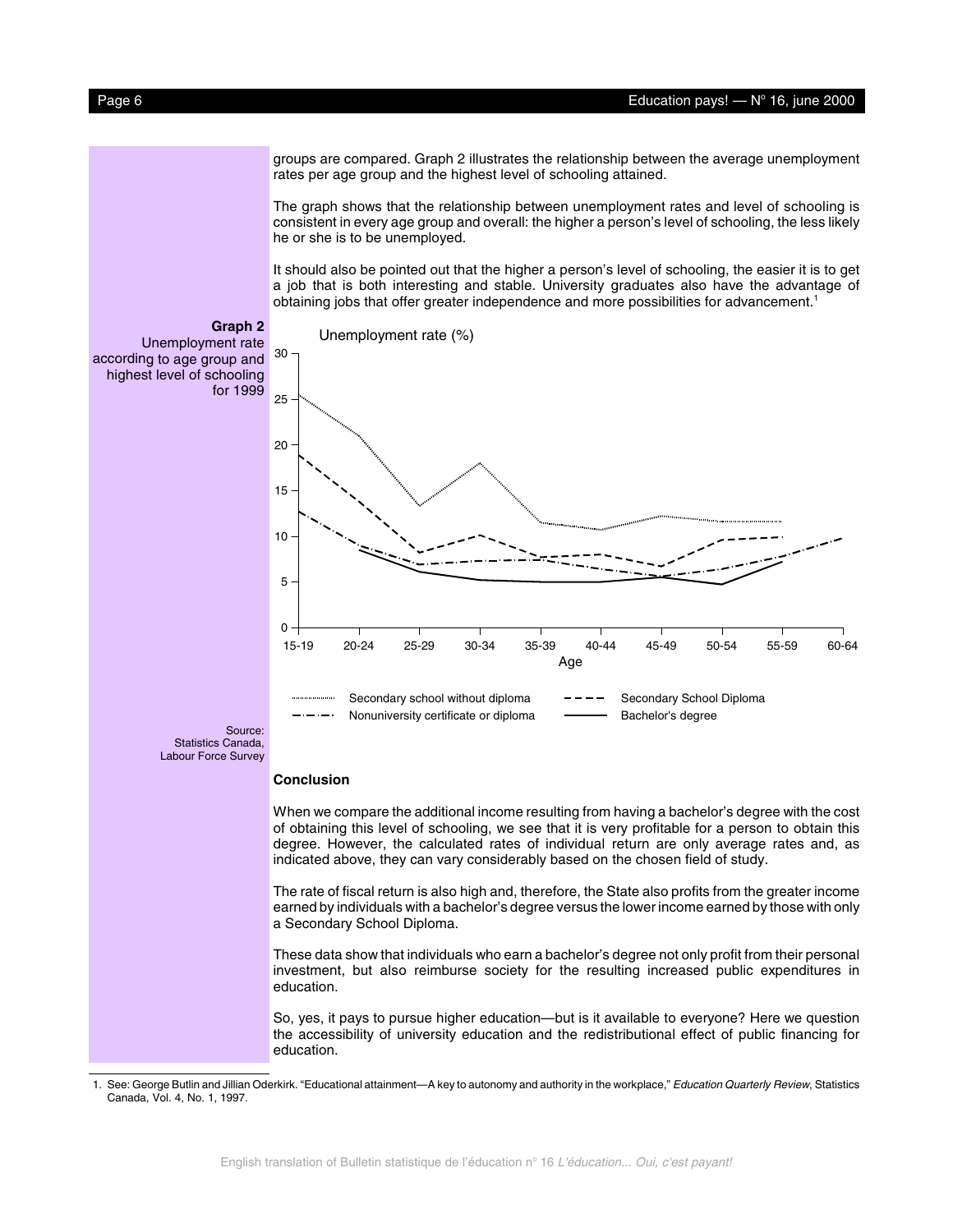|                                        | When it comes to accessibility, we often think of the financial constraints that can limit access to<br>postsecondary studies. Québec has a good financial assistance program and tuition fees are the<br>lowest in Canada (for the 1999-2000 school year, tuition fees were less than half those charged<br>in the other provinces <sup>1</sup> ). However, in Québec, as elsewhere in the world, the children of more<br>educated parents are the ones that are most likely to complete university studies. An international<br>study on postsecondary education showed that, for all the countries considered, the higher the<br>parents' level of schooling, the higher the proportion of children that obtained postsecondary<br>diplomas. $2$                                                                                                                                    |
|----------------------------------------|----------------------------------------------------------------------------------------------------------------------------------------------------------------------------------------------------------------------------------------------------------------------------------------------------------------------------------------------------------------------------------------------------------------------------------------------------------------------------------------------------------------------------------------------------------------------------------------------------------------------------------------------------------------------------------------------------------------------------------------------------------------------------------------------------------------------------------------------------------------------------------------|
|                                        | In Canada, students whose parents completed studies beyond secondary school were 2.4 times<br>more likely to complete postsecondary school programs than those whose parents did not have<br>a Secondary School Diploma. <sup>3</sup> A person coming from a more educated family background<br>therefore has a greater chance of pursuing postsecondary school studies and of benefiting from<br>higher income levels.                                                                                                                                                                                                                                                                                                                                                                                                                                                                |
|                                        | When we look at the redistributional effect of public financing for education, we consider the<br>distribution of the costs and benefits of education among the different groups in society. To better<br>understand this issue, we can divide the population into categories according to income. A<br>progressive distribution of costs and benefits favours the lower income levels at the expense of<br>the more affluent, while a regressive distribution would favour the more affluent members of the<br>population. Studies carried out on the subject have produced contradictory results: some studies<br>indicate that the distribution is regressive, while others affirm that it is progressive. Lemelin's<br>studies (conducted in the 70s and 80s) conclude that the distribution in Québec is regressive. <sup>4</sup>                                                 |
|                                        | This result is strongly linked to the question of accessibility addressed above. Children from the<br>more affluent strata of society (more highly educated) are greatly overrepresented in universities,<br>while the inverse is true of children from the less affluent strata (less educated). A horizontal<br>study carried out by Statistics Canada on secondary school graduates in 1995 showed that<br>almost 70% of graduates with at least one parent with a university degree pursued their studies<br>at university, while only 30% of the graduates whose parents had only completed secondary<br>school (or less) attended university. <sup>5</sup>                                                                                                                                                                                                                       |
|                                        | In general, parents with a higher level of schooling provide a family atmosphere favouring<br>scholastic advancement. In order to increase the number of students in postsecondary school<br>programs from poorer and less educated family environments, the government is increasingly<br>intervening during the early years of school. During the past few years, measures have been<br>taken in Québec to help students facing scholastic difficulties: full-day kindergarten, increased<br>individual educational services for 4- and 5-year-old students coming from economically<br>disadvantaged backgrounds, expansion of after-school daycare services, and smaller classes<br>in preschool and lower elementary school. It is, however, too early to tell whether or not these<br>measures will have any effect on rendering college and university studies more accessible. |
| For further information: Marius Demers | Direction des statistiques et des études quantitatives<br>Tel: (418) 644-5815                                                                                                                                                                                                                                                                                                                                                                                                                                                                                                                                                                                                                                                                                                                                                                                                          |

<sup>1.</sup> See section 1.15 of the Education Indicators of the Ministère de l'Éducation du Québec: Student Financial Assistance and Tuition Fees. This publication is available on the Web site of the Ministère de l'Éducation[: http://www.meq.gouv.qc.ca/GR-PUB/m\\_englis.htm.](http://www.meq.gouv.qc.ca/GR-PUB/m_englis.htm)

<sup>2.</sup> Source: Patrice De Broucker and Kristen Underwood. "Intergenerational education mobility: An international comparison," Education Quarterly Review, Statistics Canada, Vol. 5, No. 2, 1998.

<sup>3.</sup> However, adults were most likely to hold postsecondary school diplomas in Canada and the United States.

<sup>4.</sup> See Lemelin. L'économiste de l'éducation, op. cit., chapter 16.

<sup>5.</sup> Source: George Butlin. "Determinants of postsecondary participation," Education Quarterly Review, Statistics Canada, Vol. 5, No. 3, 1999.